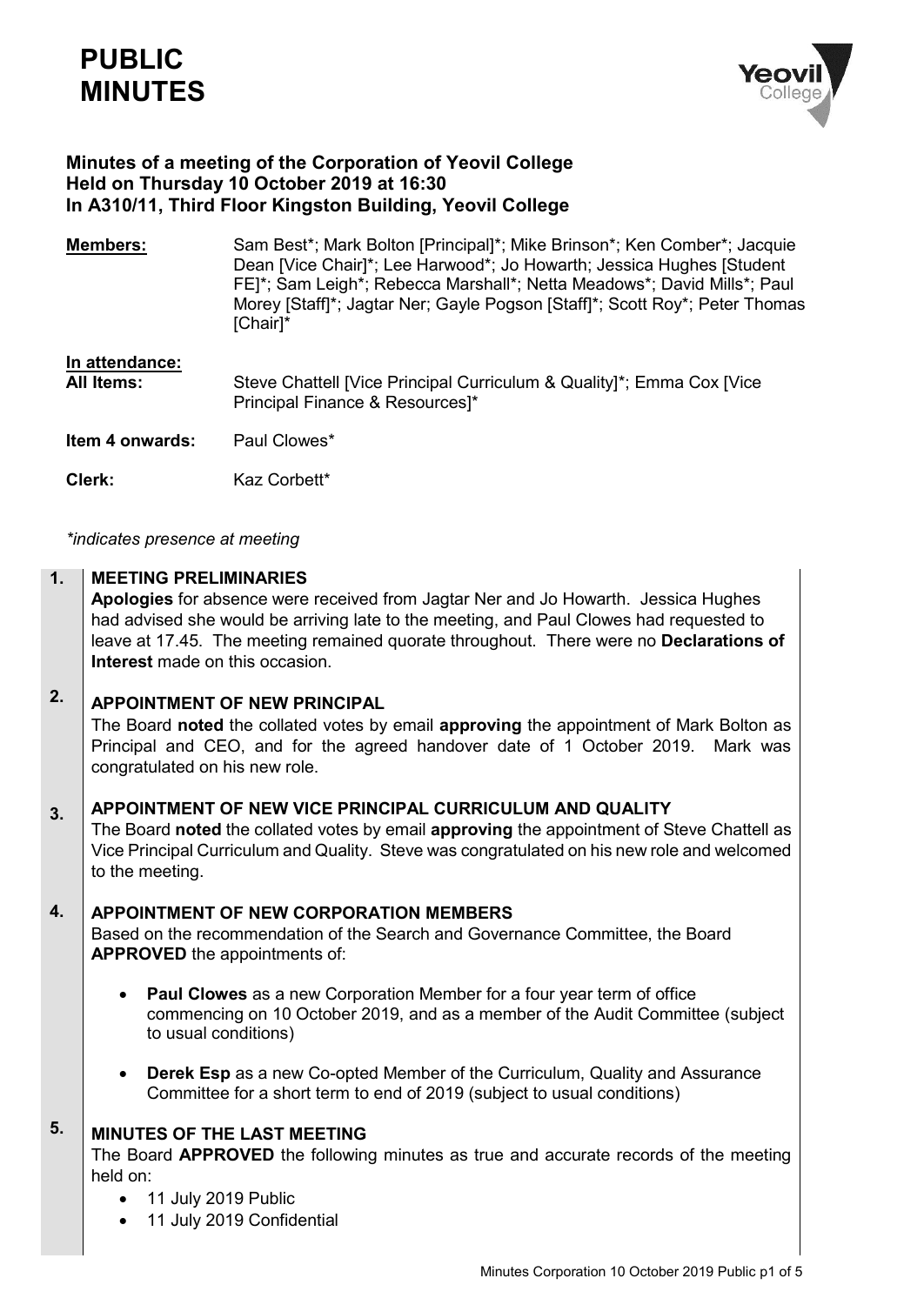The Minutes were signed by the Chair. The Public Minutes would be uploaded to the College website.

#### **6. MATTERS ARISING**

The Action and Query sheet was reviewed, updated and noted. The VP Curriculum & Quality was asked to give a response to a query raised at the last meeting; a member had asked why the College had some protected characteristics from its Equality and Diversity report. The VP C&Q explained that the report was compiled from data that the College routinely collects on student enrolment forms, and not all protected characteristics are included on these forms. The College is now investigating collecting this data at enrolment, but would need to be clear of the purposes to ensure GDPR compliance. The Equality & Diversity Committee will follow up on this.

#### **7. CHAIR'S REPORT**

Members **noted** the Chair's first report which today included updates on:

### **Handover**

The Chair expressed his thanks to Jacquie Dean for her fantastic work as Chair of the Corporation for the last 6 years, and her continued support as Vice Chair.

### **8. ESFA LETTER**

The Board **noted** a letter sent to the Chair from the ESFA regarding the oversight of the proper use of public funds by College governing bodies. A further checklist has also been issued and the Audit Chair informed the Board that the Audit Committee would be monitoring this at their meetings. The VP F&R added that the Audit Committee had discussed the regular reporting of SPH expenses at their meetings for additional scrutiny. The Board felt that there was already a robust system in place to monitor expense claims, and would continue to monitor these on an annual basis.

#### **9. IOT UPDATE**

The Board **noted** the Informal Notes taken by the Clerk at the Board's informal meeting on 22 July 2019. Following this meeting, the Board were asked to send their **approval** for the College to proceed with the project by email. The Board **noted** the collated votes of approval. The Principal and VP F&R informed the Board that the project is hoped to reach sign off in the coming weeks. One member asked why other IoTs had reached sign off before this one. The Principal explained that earlier issues with other partners within the Consortium had resulted in delays at this end of the process.

The Principal informed the Board that it remained unclear whether the College would be permitted two members (Principal and IoT Lead Governor) on the Consortium's Board as hoped. Other partners have selected their Principal as their representative. The Board supported the Principal holding sole membership if necessary.

#### **10. SUBCONTRACTING FEES AND CHARGES PLAN**

The Principal presented this item to the Board. The rationale for Subcontracting and the 2019/20 Fees and Charges Policy had been approved at the Board's meeting in June 2019, the ESFA also requires Board approval of the College's chosen delivery subcontractors. The Board **noted** a report prepared by the Partnership Contracts Manager in respect to this. Scott Roy informed the Board that he had advised on the document. He explained that a change to the ESFA Funding Rules around Subcontracting meant that Management Fee costs must now be itemised and calculated in detail, as opposed to using a standardised percentage.

The Board were reassured that Scott's specialist knowledge had been utilised to review the document, and **APPROVED** the Subcontracting Fees and Charges Plan including Delivery Subcontractors for 2019/20.

**VP C&Q / E&D Lead Gov**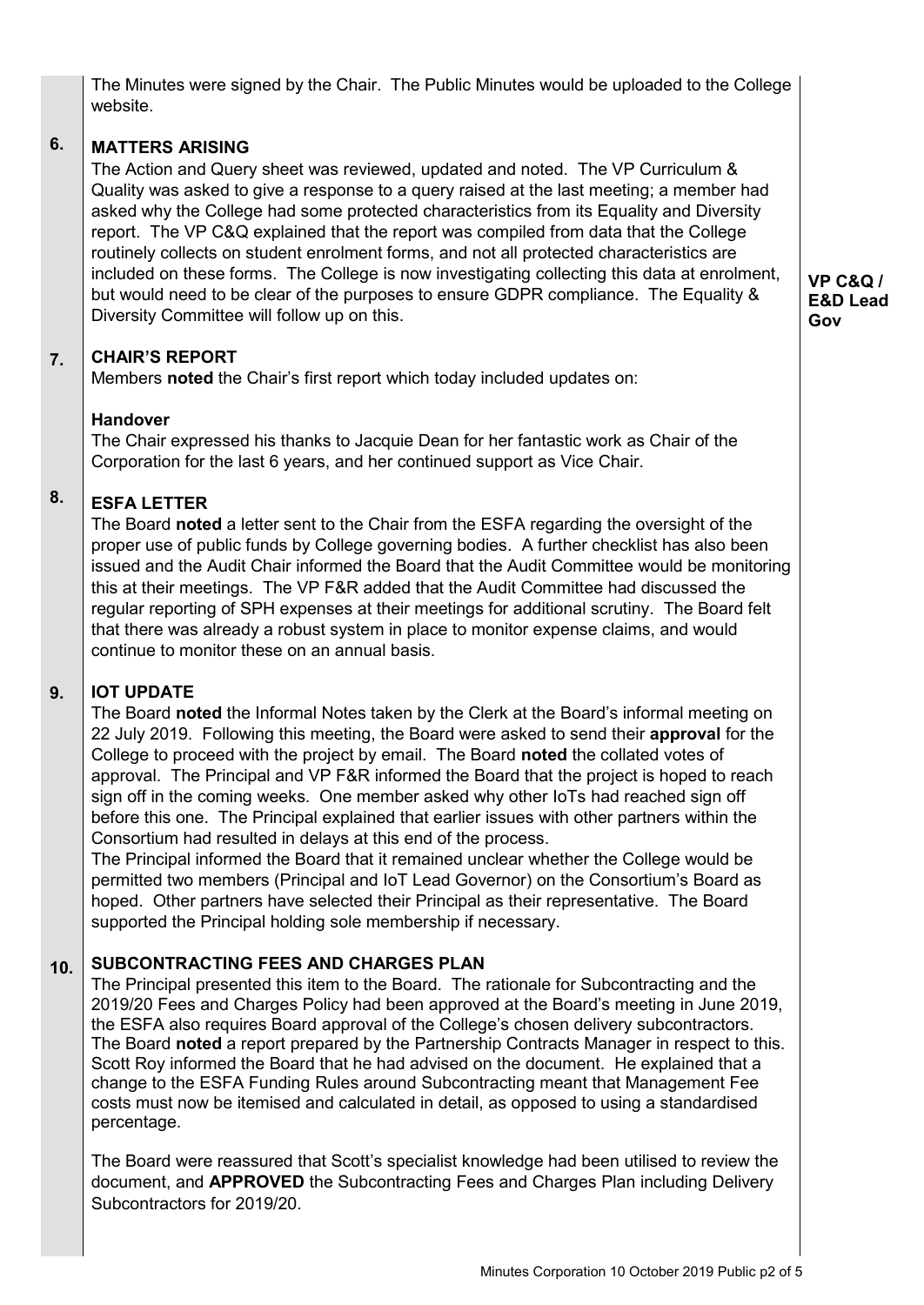#### **11. SEARCH AND GOVERNANCE**

The Chair of the Search and Governance Committee shared the headlines from the Committee's earlier meeting:

- The Committee is actively seeking a HE Student Governor in partnership with the HE Manager. A new FE Student Governor would also be sought to allow a handover period before Jess's departure in 2020
- The Corporation Chair had met with the Head of Marketing to discuss improving Governor visibility within the College. It was agreed that a photographer would be invited to take photos immediately before the Board's next meeting
- Governors are to be invited to participate in at least one Learner Walk during the College's observation windows. The Clerk would circulate further information
- The Committee noted that overall the Board is strong, without any significant gaps in knowledge or skills at this time

### **12. TEACHING AND LEARNING**

The Board **noted** a Teaching and Learning update from the Chair of the Curriculum, Quality & Assurance Committee. Particular points noted included:

- A Level CAM attended the Committee and gave a positive update on A Level provision
- Learner outcomes
- Curriculum offer
- HE Manager attended the Committee and delivered a presentation on the HE Access and Participation Plan

# **HE Access and Participation Plan**

The Principal explained that the College was required to submit a HE Access and Participation plan to the OfS to allow fees to be charged over the 'basic fee' threshold (higher fee income). The plan covers three strands; Access, Support and Destination. The College has had to identify gaps in applications and attainment, and plan ways to reduce these.

The Board viewed the fees and funding summary, showing the planned spend and higher fee income for the next five years. The Principal explained that the expenditure is largely on staffing costs for taster sessions and events. The OfS will compare the amount spent against the higher fee income. As the College is planning to receive an increasing higher fee income over the next five years, this will reduce the proportional spend over time. One member asked if the planned spend was sufficient. The Principal reassured the Board that most providers spend less than 1% of higher fee income on Access and Participation. The Chair assured the Board that Derek Esp had spent a significant amount of time working with the HE Manager to develop the plan, and had given his recommendation of approval. The C,Q&A Committee will monitor the implementation of the plan on behalf of the Board.

The Board **delegated approval** of the finalised HE Access and Participation Plan to the Chair.

### *Paul Clowes left the meeting at 17.50.*

### **13.**

# **FINANCIAL UPDATE**

The Board **noted** the July 2019 Management Accounts and related financial commentary, in addition to noting a verbal update from the Vice Principal Finance and Resources. Further details on this item are recorded separately in a confidential set of minutes.

# **Treasury Management Report**

The Board **noted** the Treasury Management Report which detailed treasury activities undertaken during 2018/19 as prescribed in the Financial Regulations. No short/medium term investments were made during this period. Cash flow for 2019-20 is forecast to be significantly improved on last year, and will continue to be monitored closely by the Finance and Remuneration Committee. The report identified an opportunity to invest cash into an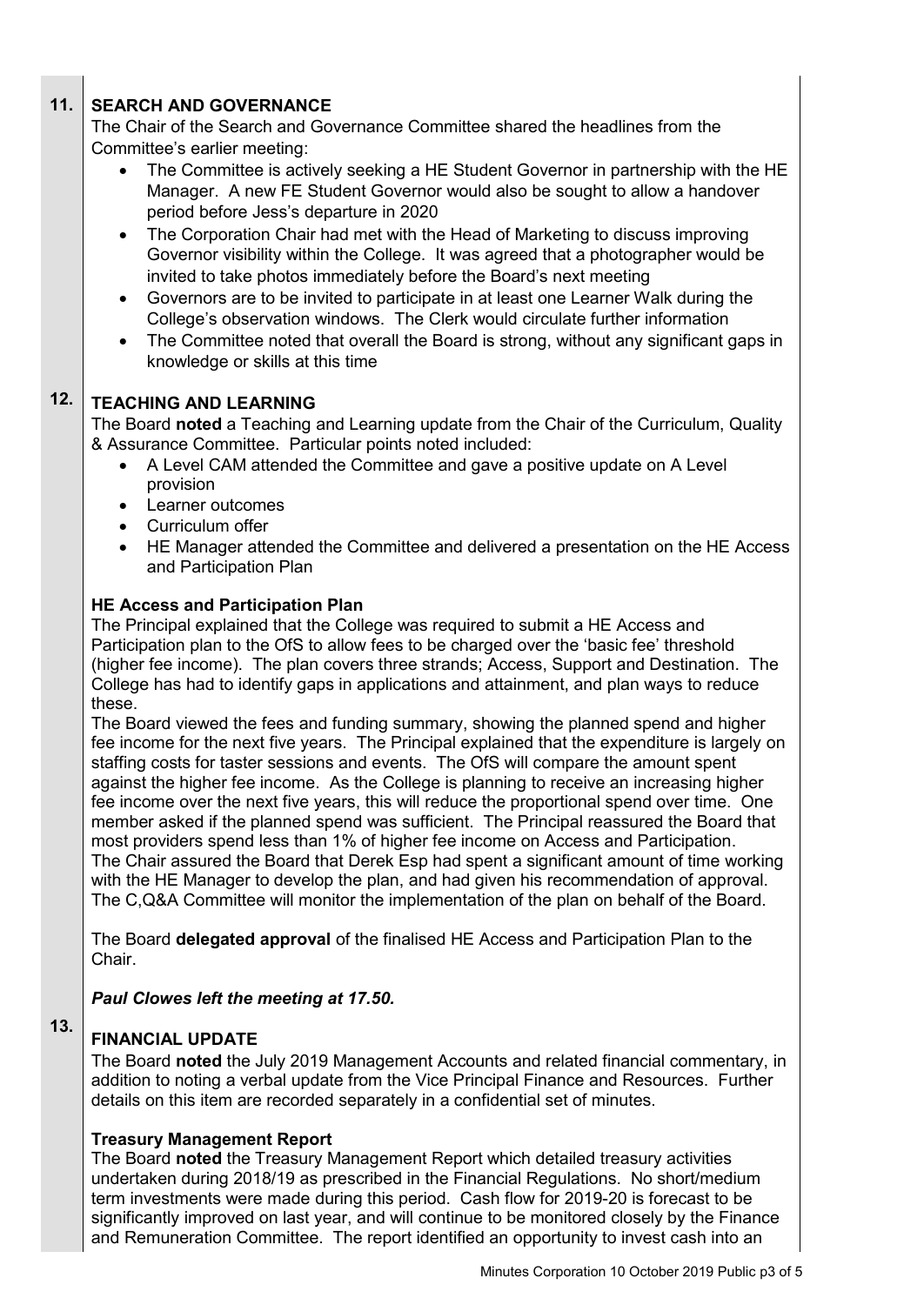easy access deposit account to earn additional interest. The Board **approved** the pursuit of this opportunity, on the recommendation of the Finance and Remuneration Committee.

The Chair added his thanks and congratulations to the VP F&R and her team for the continued high standard of accounts. The Chair will write to the team to acknowledge the year's achievements on behalf of the Board.

#### **14. PRINCIPAL'S REPORT**

The Corporation **noted** the Principal's Report. On this occasion there was particular emphasis upon:

- Learner numbers
- Learner achievement
- Higher Education
- Multi Academy Trusts
- New staff
- Edurank
- Security on site

The Board then noted the updated Operating Statement for 2019/20.

#### **15. LEGAL, POLICY and REGULATORY MATTERS**

### **CEIAG Policy**

The Board **Approved** the newly created CEIAG Policy.

### **DSAs Diagnostic Support Fund Policy and Guidance**

The Principal informed the Board that this was a newly created policy, and explained the purpose of the support fund is to provide financial support to HE students requiring diagnostic testing as part of an application for DSA. The fund is primarily designed to support students with Dyslexia; identified as an area to target under the Access and Participation plan. The Board questioned whether the form was accessible for those with a disability such as Dyslexia. The Principal explained that the Equality and Diversity Committee would normally review all new policies before seeking Board approval, but this had not been possible on this occasion due to time constraints. The Board **approved** the Policy and Guidance, subject to review by the E&D Committee.

### **Safeguarding and Equality and Diversity Update**

The Board **noted** a verbal update on Safeguarding and Equality & Diversity presented by the Principal. Particular points noted included:

- 70 students with an EHCP enrolled for 2019-20, against a planned 58. In 2018-19 this was 36 students
- 19 'looked after' students enrolled
- Separating E&D and Safeguarding into two distinct Committees has led to a much improved level of challenge and discussion within E&D Committee, it is hoped to replicate this at Safeguarding Committee

### **HE Update**

The Principal had no further HE items to add.

### *Sam Leigh left the meeting at 18.50.*

### **Whistleblowing, H&S and Fraud**

There were no incidents to report on this occasion.

### **Staff Voice**

There were no items to raise on this occasion.